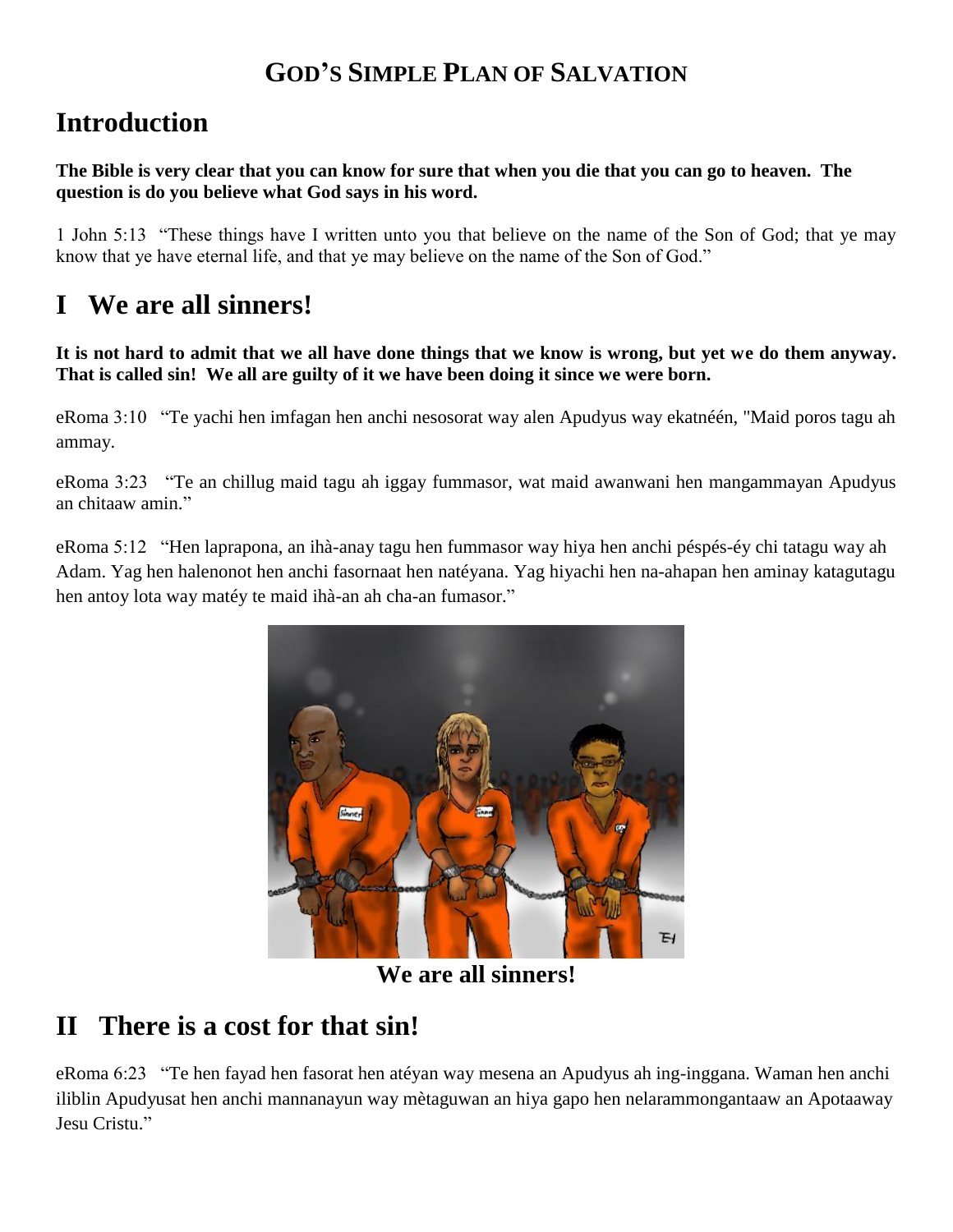Hen nepaka-ammu 21:8 Ngém ammag safali hen mepatawid hen anchichay tapena way ammag nangemparufus an Chumunyu way mangafà an chicha, kaman hen anchichay nangégyat way manàchég an haén ya hen anchichay annag nanchùgan haén ya umat agé hen anchichay cha mangamma hen ammag afifiin ya hen anchichay pattéyan ya hen anchichay cha manòyong hen faén ahawacha. Ya kaman agé hen anchichay chan funi ya chan changar ya chan saromangka ya uray hen heno way cha manayaw hen faén tot-oway apudyus, ya umat agé hen anchichay ammag nangéttém. Te amin cha nadchiyat an-og etap-ar hen anchi ammag kaman fayfay way hen chanumnaat ammag apoy ya asufre way gumigilab way yachin ekatchéén pegwan chi atéyan."

Hen nepaka-ammu 20:11-15 Angkay hiyachi agé yag innilà hen anchi chakar ya pokkawan way tùchun chi Are way wacha agé hen tummutùchu. Yag gapon kenawà-achana, ammag naumah amin hen antoy lota yad uchu ah maid kasen mail-il-ancha. Yachi yag innilà agé hen amin anchichay nan-atéy way tatagu way nepasangocha amin hen anchi tummutùchu. Wat wacha amin hen nan-angato ya hen nan-afafa, ya uray agé hen anchichay cha natéy ah fayfay, te nepafùnagcha amin. Wat amin hen anchichay nan-atéy way tatagu way ininggaw ad Hades way kawad-an hen natéy, nepafùnagcha amin ta wéhchiyén mauwis way mifisar hen enammaana hen anchi natatagguwana. Yag yachi way tommatàchégcha hen sangwanan hen anchi tummutùchu, nafùtan hen anchichay lilibnu way nesosollatan hen aminay enammaan hen katagutagu. Yachi yag anat agé mafùtan hen anchi ihay libnu way nelelestaan hen kangachangachan hen anchichay mì-iggaw an Apudyus ah ing-inggana. Yachi yag nauwischa amin hen anchichay tatagu way nan-uchi way nifisar hen anchichay nesosorat way enammaancha hen natatagguwancha, te nesorat aminchi hen anchichay lilibnu. Yag hen hiyachi, amin hen anchichay natéy way narpod Hades, netap-archa amin hen anchi cha gumilagilab way apoy way kaman yanggay fayfay. Ya hen anchi fayfayanchi, yachi hen anchi ekatchéén pegwan chi atéyan way yachin anchi térén way mesenaan an Apudyus ah ing-inggana. Wat heno way tagu way maid ngachanna hen anchi libnu way nelelestaan hen ngachan hen anchichay mì-iggaw an Apudyus, wat chicha hen metap-ar hen anchi apoy way kaman fayfay.

## **III Christ died for our sins.**

eRoma 5:6 "Hen kail-an hen anchi pararoy layad Apudyus an chitaaw, te uray ta ammag poros chi kafaelantaaw way manarà hen achartaaw gapon fasortaaw, natéy chillu ah Jesu Cristu ah sobfottaaw way manangfasor hen inumchahan hen anchi ustoy tempona."

eRoma 5:8 "Ngém ah Apudyus, maid mepaniyan hen anchi layadna way empàilana an chitaaw, te uray ta antaaw ammag larawweng way tatagu gapon fasortaaw, inidchatna chillu ah Jesu Cristu way matéy ah sobfottaaw."

eRoma 14:9 Te yachi chillu hen ihay pontosna way matéy ya anat man-uchi, ta hiya hen man-ap-apo hen natattagu ya umat agé hen natéy.

eRoma 6:23 "Te hen fayad hen fasorat hen atéyan way mesena an Apudyus ah ing-inggana. Waman hen anchi iliblin Apudyusat hen anchi mannanayun way mètaguwan an hiya gapo hen nelarammongantaaw an Apotaaway Jesu Cristu."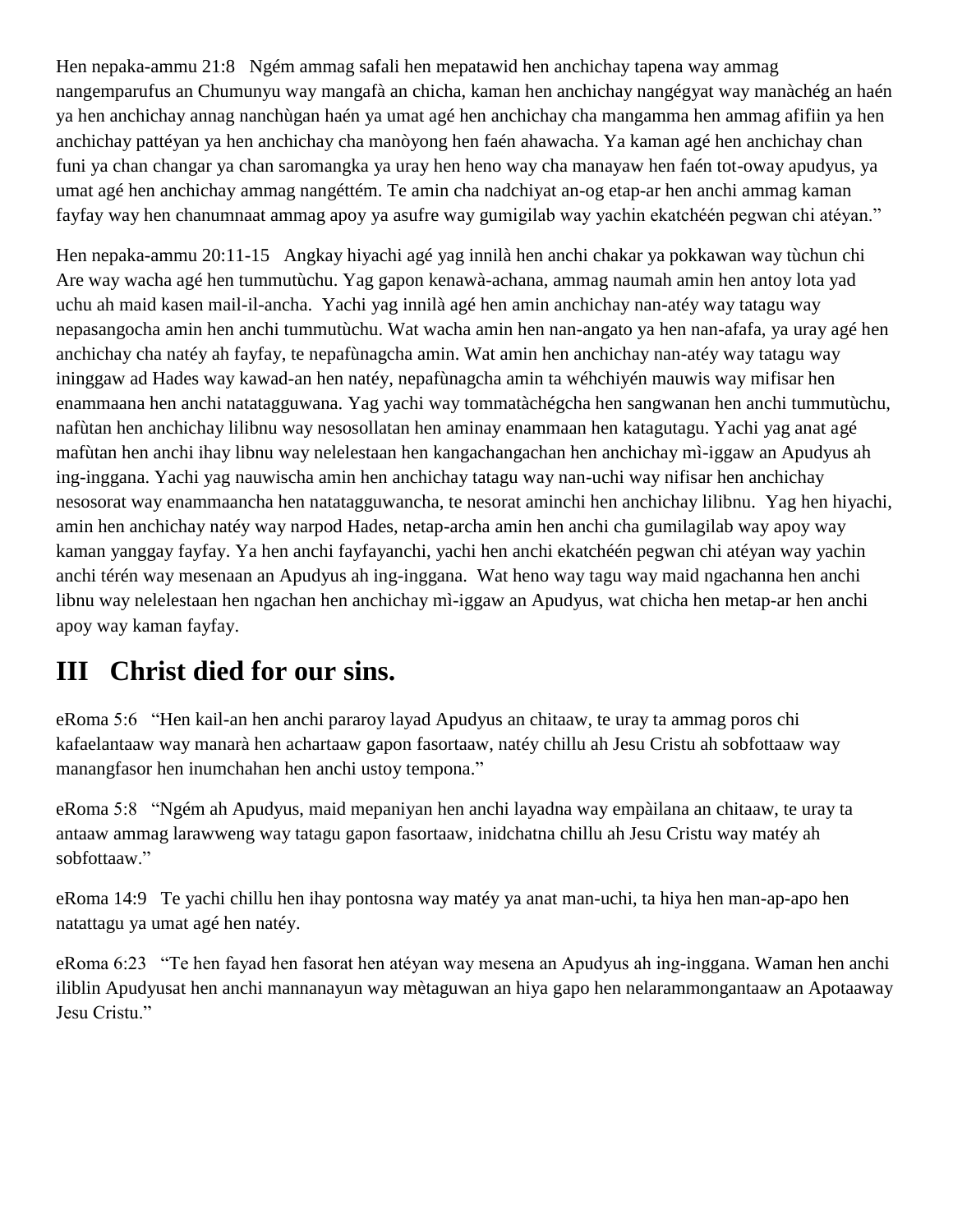

**Christ died for sinners!**

### **IV Salvation is a free gift, not by good works. You must take God's word for it, and trust Jesus alone!**

Salvation is trusting and receiving Jesus Christ as your Savior. It's trusting in the fact that Jesus Christ died on the cross of Calvary to pay for your sins! It's realizing there is absolutely nothing whatsoever you can do to save yourself and *completely* trusting in Jesus Christ to save you! It's not any church that saves. It's not any baptism, not good works, not sacraments, not repenting, not praying through, not living a good life — IT'S NOT ANYTHING YOU CAN DO!

Hen enkaman anchichay 4:12 Yaha hen nesosorat, wat maid paat kasen makaharà an chitaaw no faén yanggay hiya, te maid kasen empalen Apudyus hen antoy aminay lota ah makafael way manarà hen tatagu ah achicha metap-aran no faén yanggay ah Jesus."

iyEfeso 2:8-9 Wat ammag anggay yanggay hen ség-ang Apudyus yag entapena chitaaw an hiya yag gapo yanggay hen ommafurotantaaw an Jesu Cristu way ammag faén gapon anchi ammay way enammaantaaw, te ammag inliblin Apudyus hen ketapyantaaw an hiya. **9** Wat hiyachi hen achi mafalin way mampachinar hen uray heno way tagu way mangaliyén enammaana ano hen ammayat metape an Apudyus.

Tito 3:5 wat henara-ana chitaaw. Ya faén agé gapo ta wacha hen ammay ya usto way enammaantaaw te an yanggay gapo hen ség-angna ya an chitaawat hara-an. Wat chinarosana amin hen fasortaaw way kamantaaw kasen niyanà te finalewan hen Espiritun Apudyus hen hamhamàtaaw.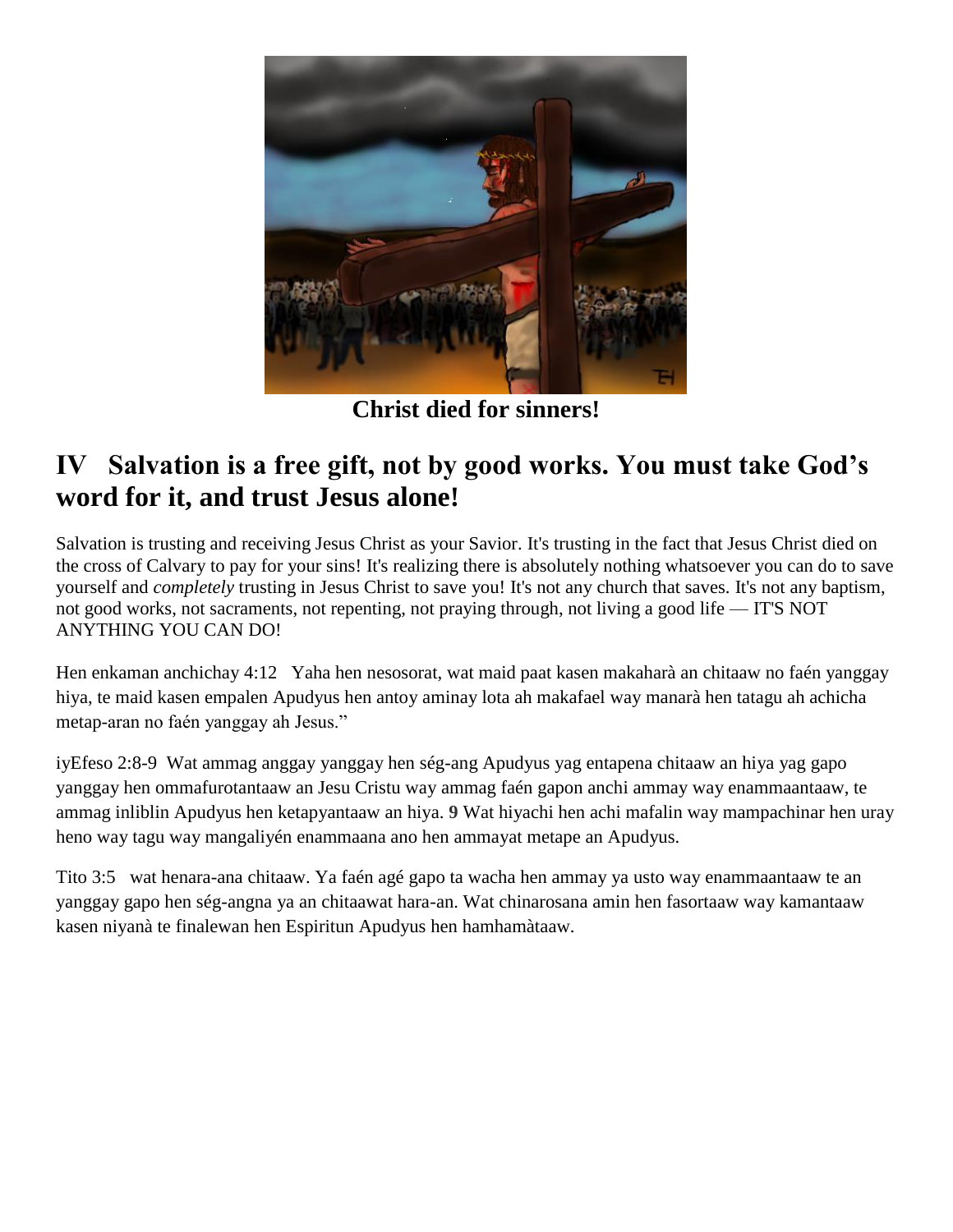

# **V We must put our faith and trust in Christ in order to be saved.**

eRoma 4:24 te nesosoratchi ah para agé an chitaaw amin ad uwan. Te uray chitaawat ifilang Apudyus chitaaw ah ammay way tatagu no antaawat an omafurot an hiya way hiya hen anchi nangempauchi an Apotaaw way Jesus hen natéyana.

eRoma 10:9-10,13 Te no haphapetén way ah Jesus paat hen Ap-apo, yag no afuroton paat agé ah hamhamà way hiya hen empauchin Apudyusat yachi hen kahara-an. Te hen anchi omafurotantaaw paat an Jesu Cristu wat yachi hen mangimfilangan Apudyus an chitaaw ah maid fasfasorna an hiya. Yag no haphapeténtaaw chachi hen tapena wat yachi hen kahara-an hen kachusaantaaw. Te yachi chillu hen anchi nesosorat way alen Apudyus way ekatnéén, "Heno way tagu way manchawat ah torong Jesu Cristu wat mahara-an."



*If you want to accept Jesus Christ as your Savior and receive forgiveness from God, here is prayer you can pray. Saying this prayer or any other prayer will not save you. It is only trusting in Jesus Christ that can provide forgiveness of sins. This prayer is simply a way to express to God your faith in Him and thank Him for providing for your forgiveness.*